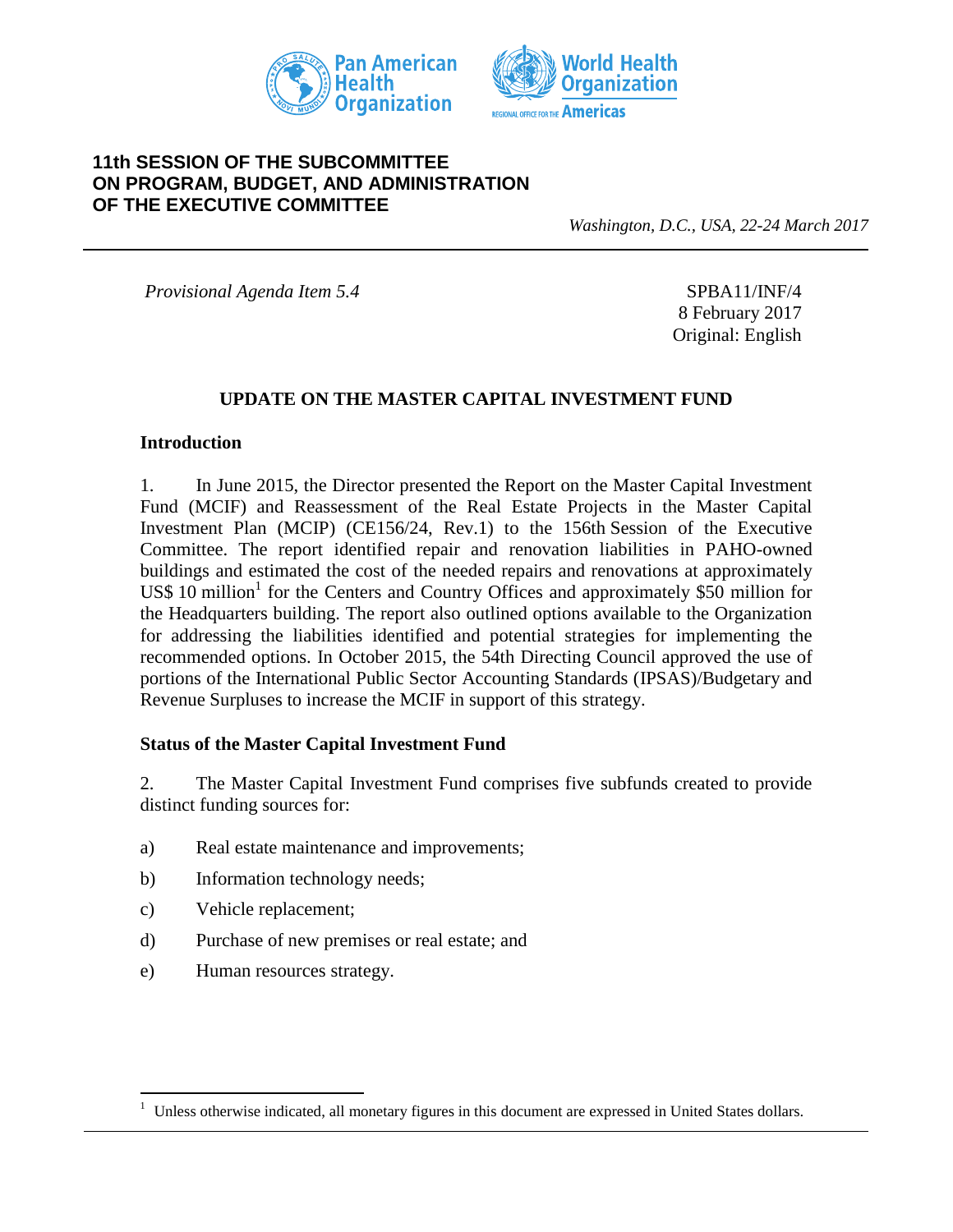3. As of 31 December 2016, the available budgetary fund balances in these subfunds were:

| a) Real Estate Maintenance and Improvement Subfund | $$5,421,725^2$ |
|----------------------------------------------------|----------------|
| b) Information Technology Subfund                  | \$1,578,506    |
| c) Vehicle Replacement Subfund                     | $$1,353,749^3$ |
| d) Revolving Strategic Real Estate Subfund         | \$95,058       |
| e) Human Resources Strategy Subfund                | \$877,914      |

4. In addition, the Reserve for the Master Capital Investment Fund, established in 2007 in accordance with Resolution CSP27.R19, has a budgetary fund balance of \$4,000,000 as of 31 December 2016, of which the Director may allocate up to \$2,000,000 during the 2016-2017 biennium to one or more of the MCIF subfunds.

## **Situation Analysis**

5. Based on the discussion held during the 156th Session of the Executive Committee regarding the report's options relating to the Headquarters building (Document CE156/24, Rev. 1 [2015]), the Pan American Sanitary Bureau (PASB) engaged the services of an expert real estate consultant to provide advice on the Headquarters area real estate market as the first step toward developing a self-financing plan to implement the necessary major repairs to the Headquarters building listed in the report. The plan will take into account all the properties currently owned and rented by PASB as well as a range of potential internal funding sources. As a next step toward mobilizing the approximately \$50 million required to cover future major repairs to the Headquarters building, PASB has recommended that the revenue surplus of \$7,863,887.91 from the 2014-2015 biennium be transferred to the Real Estate Maintenance and Improvement Subfund of the Master Capital Investment Fund (see Document SPBA11/9).

## **Action by the Subcommittee on Program, Budget, and Administration**

6. The Subcommittee is invited to take note of this report and provide any recommendations it might consider necessary.

Annex

 $\overline{a}$ 2 Includes revenue from PAHO real estate leases in the amount of \$968,826.83.

<sup>3</sup> Includes revenue from the sale of office vehicles at the Chile Country Office in the amount of \$10,367.00 and at the Guyana Country Office in the amount of \$27,151.88.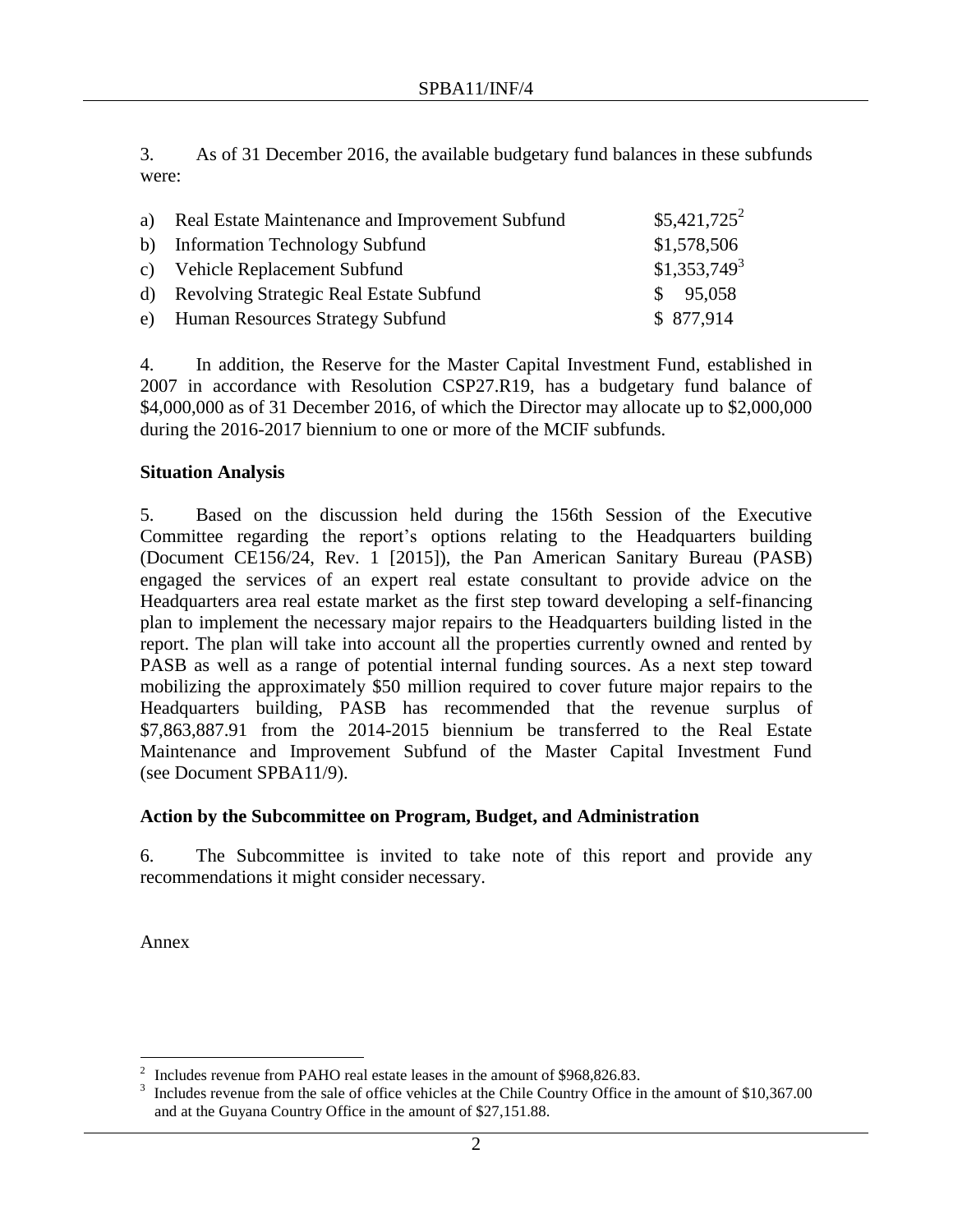#### **Annex**

## **Master Capital Investment Fund Real Estate Maintenance and Improvement Subfund Projects implemented in 2016 (as of 31 December 2016, in US\$)**

| <b>Location</b>           | <b>Description</b>                                                     | <b>Total</b> |
|---------------------------|------------------------------------------------------------------------|--------------|
|                           | <b>Basement renovations</b>                                            |              |
| Headquarters,             | Building systems/electromechanical systems renovation                  |              |
| Washington, D.C.          | Plaza site renovations                                                 | 1,347,929    |
|                           | Property leasing                                                       |              |
|                           | Refurbishment of electrical distribution board and CCTV system         | 9,468        |
| <b>Argentina</b>          | Environmental and maintenance management system                        |              |
| <b>Costa Rica</b>         | Renovation of bathrooms                                                | 2,474        |
| <b>Dominican Republic</b> | Purchase and installation of HVAC system                               | 17,899       |
|                           | Energy saving measures for facades, security and HVAC upgrade, and     |              |
| Guyana                    | roof and water pump repairs                                            | 43,713       |
|                           | Environmental and maintenance management system                        |              |
| <b>Jamaica</b>            | Replacement of air conditioning units / roof toilet extraction fan box | 97,905       |
| Office of the             | Replacement of fire detection system and improvement of security       |              |
| <b>Eastern Caribbean</b>  | system                                                                 |              |
| <b>Countries and</b>      | Substitution and protection of roof AC pipe coating/installation of an | 43,671       |
| <b>Barbados</b>           | exhaust pipe for standby generator                                     |              |
|                           | Renovation of the electrical system/lighting                           |              |
|                           | Replacement of UPS equipment, upgrade of interior lighting, and        |              |
|                           | installation of movement detectors                                     |              |
|                           | Repairs and enhancement of exterior lighting system and CCTV           |              |
| Peru                      | systems                                                                | 121,030      |
|                           | Replacement of auditorium air conditioning system                      |              |
|                           | Replacement of water distribution system and installation of sump      |              |
|                           | pump                                                                   |              |
| <b>Suriname</b>           | Repainting and repair of office building                               | 574          |
|                           | <b>Total</b>                                                           | 1,684,663    |